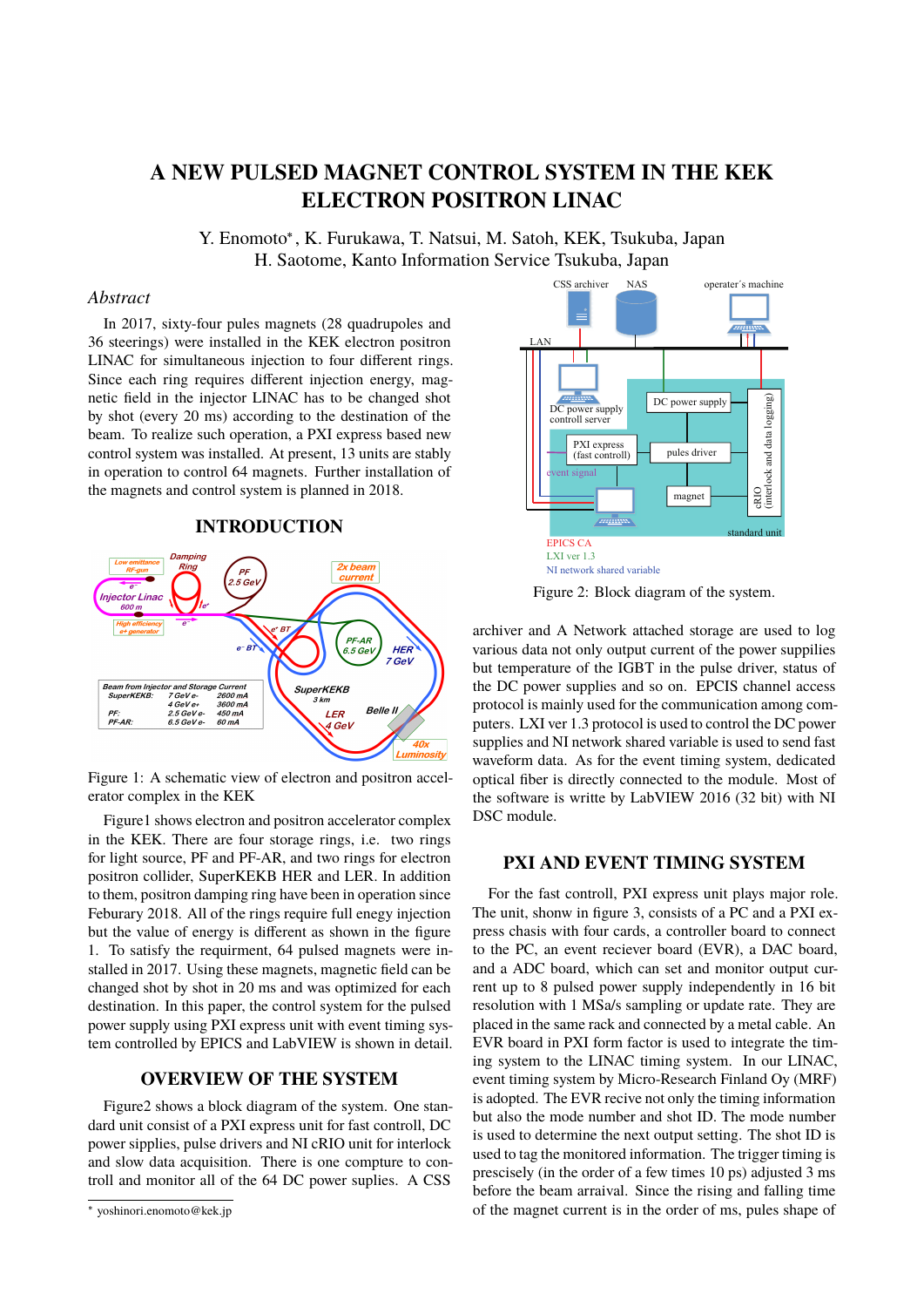

Figure 3: PXI express unit

the power supply does not important as long as the reproducibility is assured.



**SOFTWARE**

Figure 4: Data flow in software

In terms of software, Windows 8.1 and LabVIEW 2016 (32 bit) with DSC module are mainly adopted to control the hardware. EPICS channel access (CA) protocol and NI network shared variable procotol are used to communicate with operator's interface panels. Figure 4 shows data flow in the software. Twelve DAC data array according to the beam mode are prepared in advance in the PC's memory. Each DAC data is recalculated by putting a new value using EPICS channel access protocol. Data buffer information from the EVR is delivered to the main software a few millisecond after the last trigger. Then, one of the DAC data array is selected according to the next beam mode and updated to the DAC's memory. By the trigger signal from the

EVR, the DAC and the ADC start ouputting and digitizing data for 6 ms. Aquired ADC data array is concatinated with shot ID and mode number, then issued to the network using NI network shared variable protocol every 20 ms. At the same time, one point, at the timing of the beam passing through, in the ADC data array is chosen and issued to the network with mode number using EPICS channel access protocol. Every one point data with timetsamp, shot ID and mode number is buffered in the memory of the control PC for 10 s then they are dumpt to the text file in the local storage of the PC. The file is copied to the NAS every 60 s by another process. By this way, output current of the power supply for all of the shot (every 20 ms) is stored in the disk. Even though the windows is not a real-time OS, the data loss rate is less than ppm which is acceptable value for us. The amount of the data is about 3 TB/year for 64 ch. In addition to real-time monitoring, logging by CSS archiver every 10 s is also available for all the channel. Suplemental softwares such as, remote monitoring ADC data array, detecting hung-up of the main programs etc. are also prepared by LabVIEW and runnig on the windows machine in the control room.

#### **INTERLOCK SYSTEM**



### Figure 5: Interlock system

NI compactRIO unit is used for the interlock nad slow data aquisition. One unit consists of a 32 ch 250 kSa/s/ch ADC module, a 32 ch TTL digital I/O moduse and two 4 ch relay output modules. It covers 4ch of the pulsed power supply, namely for one PXI express unit (8 ch), two cRIO units are needed. To realize robust interlock system, cRIO is working not in a scan engine mode but in a FPGA mode. On